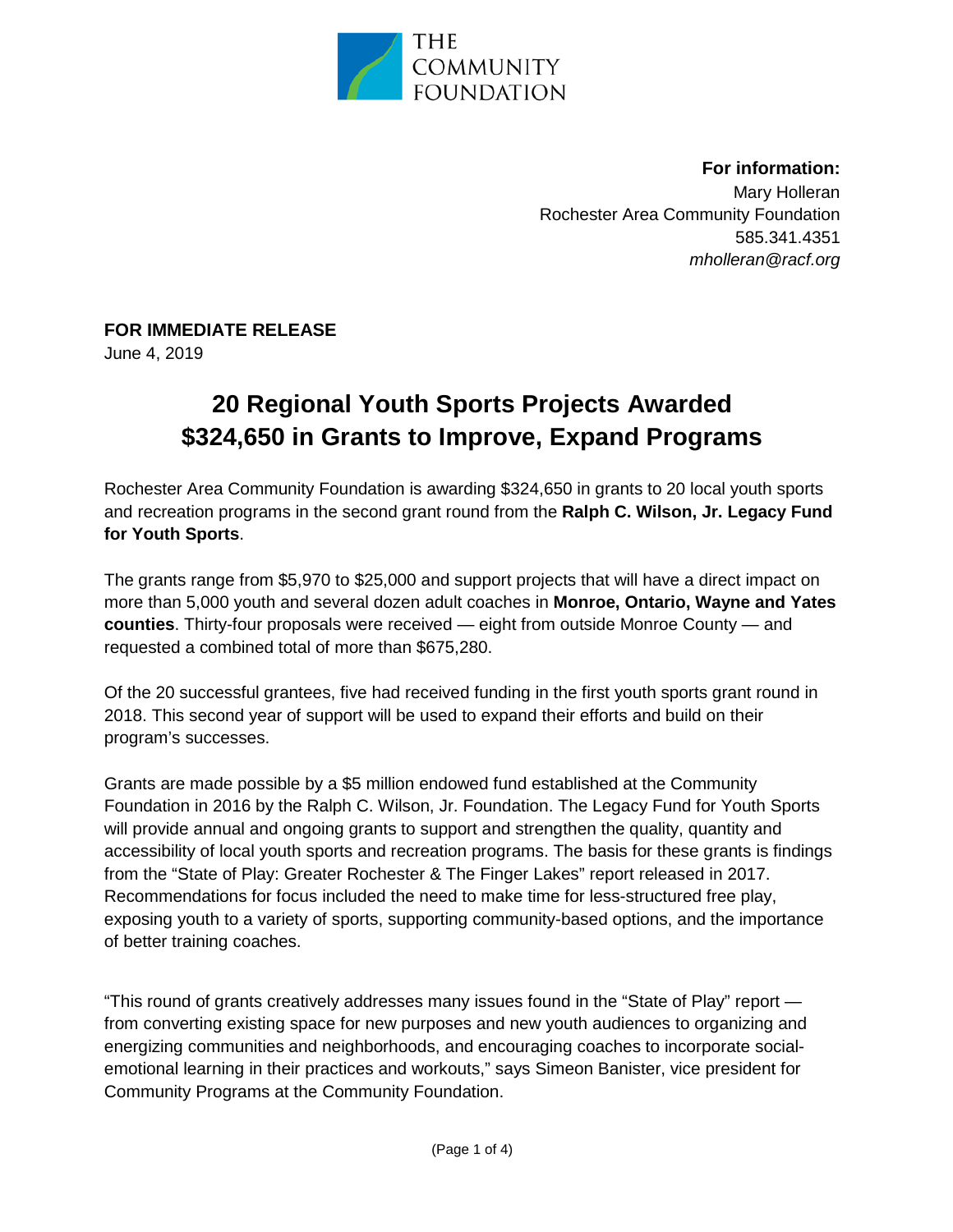

The 20 nonprofits receiving funding for youth sports- and recreation-related projects are:

**Boys & Girls Club of Geneva:** To create a play space in a building not used during the morning hours and fill it with toys, games and activities that promote healthy child development for all children from infant to age 5 and their families. Working in partnership with Family Counseling of the Finger Lakes and its Teen Mom Program, the club will help parents build unstructured play periods and exercise into the lives of their young children. \$25,000

**Boys & Girls Clubs of Rochester, Inc.:** A second year of support to continue the Weekend Free Play Zone on Saturdays to allow youth to participate in sports and activities that are usually inaccessible due to fee-based restrictions. More than 100 youth participated the first year. The club also will allow non-members to access this programming to engage them and encourage them to join. \$20,000

**Canandaigua Community Sailing:** Supports five scholarships for youth ages 7 to 18 in the Canandaigua and Rochester areas to participate in a weeklong camp to learn the fundamentals of sailing and exposure to a sport they might not otherwise get to experience. The grant also supports a single-day sailing event for one area school and purchase of a sailboat. \$5,970

**The Center for Youth:** To provide greater access and exposure to parks, land preserves, and camps by training 120 at-risk urban youth in kindergarten to eighth grade to play outside in a way that benefits their social, emotional, and academic development. The center's Earth Works Institute will expand its offerings to include seasonal activities (kayaking, hiking, snowshoeing, and foraging for edible plants) and helping students to learn how to work together to achieve goals. \$25,000

**Children's Institute, Inc.:** For development of a positive coaching curriculum for middle and high school coaches designed to increase their effectiveness in helping young people develop social and emotional skills that can be used throughout their lives. Will include 25 five-minute "socialemotional learning plays" that coaches can use at the beginning or end of practice sessions. \$9,800

**City of Rochester:** Expands on the success of the HealthiKids Coalition's Play Streets ROC Initiative by engaging neighborhood groups and residents to host at least 10 events where families will be invited to participate in structured and unstructured recreational activities. Activities will include group games, team-building challenges, organized sports, obstacle courses, dance parties and scavenger hunts. In collaboration with the City of Rochester's Rec on the Move, this effort will empower residents to foster a vivacious, supportive and welcoming atmosphere in their own neighborhoods. \$22,380

**Conkey Cruisers:** Supports a free, four-week summer wellness initiative throughout August run by adults and teens in Northwest Rochester that will provide supervised group activities three nights per week for 100 youth ages 2 to 18. This effort also will also address food insecurity and safety by pairing healthy eating with physical activity and an introduction to tennis as a warm-up for bike riding. \$15,000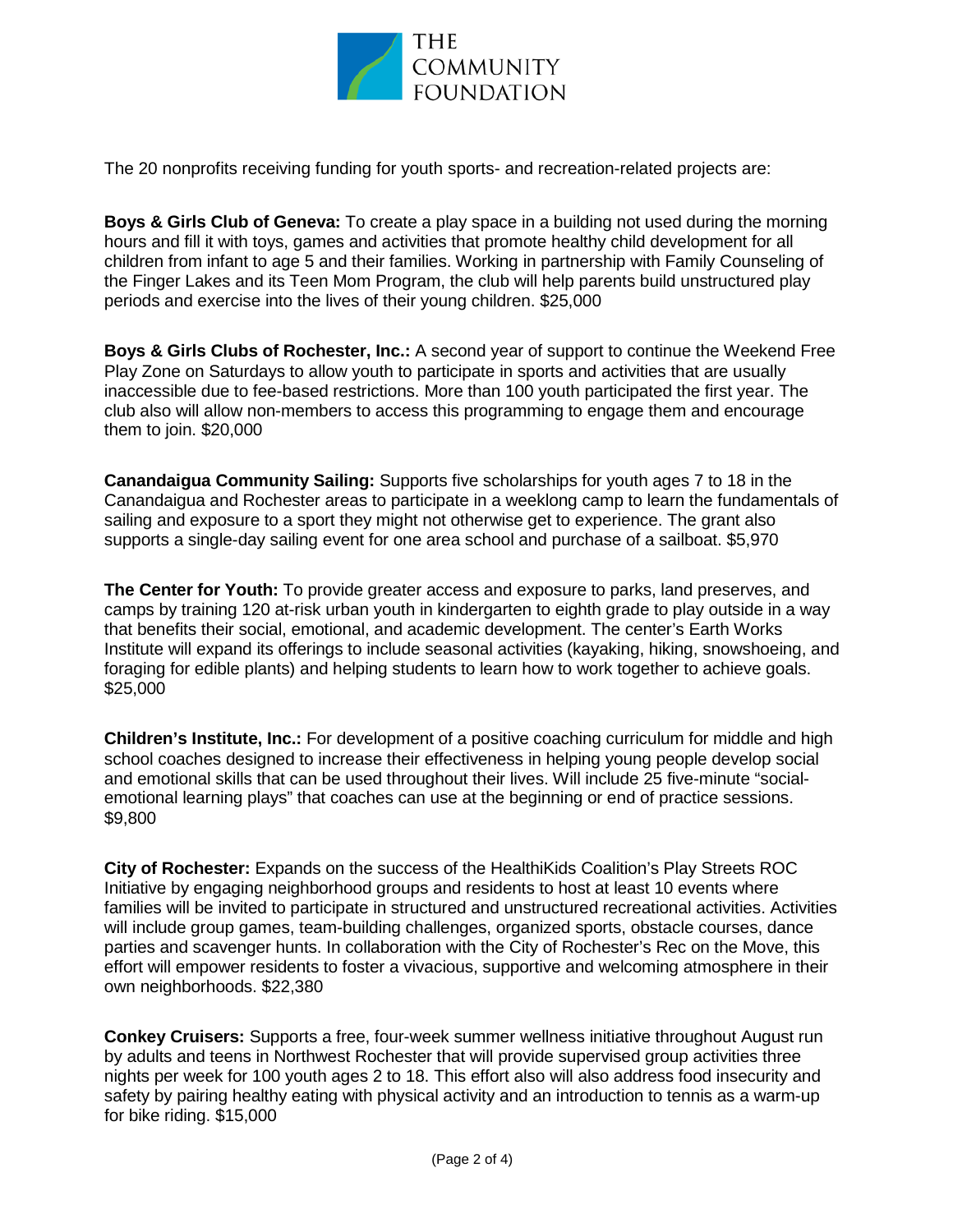

**EquiCenter, Inc.:** Supports a second year of a non-traditional recreation program for 146 youth ages 5 to 14 that teaches life lessons and skills using interactive play and learning with horses that combine equine-assisted learning with the exploration of nature on the farm with the opportunity for both structured activity and free play. \$20,000

**Geneva Family YMCA:** To resurface the family pool, which has been patched off and on since the mid-1990s.The goal is to extend the life of the pool and increase access and swim lessons. \$15,000

**Girl Scouts of Western NY Inc.:** A second year of funding to provide 800 girls the chance to experience and participate in archery and ropes course at Camp Piperwood, with certified instructors in ropes and archery. Includes training of Girl Scout leaders so they can supervise in archery and ropes activities to address a shortage of trained instructors. Will also introduce the fitness and trailblazing sport of orienteering for all ages and skill levels. \$23,500

**Girls on the Run of Greater Rochester:** Providing scholarships for 167 girls to participate in this physical activity-based positive youth development program designed to enhance girls' social, psychological and physical skills and behaviors to successfully navigate life experiences. \$25,000

**Lyons Community Center:** To increase a sense of community and neighborhood attachment, this Wayne County town is launching a revitalization of its sports program. This will include training all coaches, providing scholarships to families that are struggling, organizing used equipment swaps, and increasing the capacity for winter baseball programming and overall promotion of baseball by the Newark Pilots. \$25,000

**North Greece Road Church of Christ:** Providing up to 280 youth between the ages of 6 and 19 and their families who live in three subsidized housing complexes or attend the Greece Charter School access to recreational sports, character building and life skills development activities through softball and soccer. Also supports improvements to the church-owned field, coach recruitment and training, transportation, and the hiring of students to support field and game set up. \$25,000

**Phelps Community Center:** The Community Center in this Ontario County town will provide free play and free sports sampling for youth ages 2 to 12 for a full year. Samplings for school-age children will include soccer, spikeball, volleyball, badminton, kickball, lacrosse, dodgeball, and wiffle ball. Younger children will be provided a time to play in a bounce house, dance, run obstacle courses and some sports modified for their age. \$10,000

**Playworks New York:** To conduct two "Play Leadership Essentials" trainings (total of 12 hours) for up to 40 adults involved in out-of-school time or summer camp or enrichment programs, in collaboration with the Boys & Girls Clubs of Rochester and the City of Rochester Department of Recreation and Youth Services. This training will include the importance of play, creating a safe, healthy and respectful environment for youth, group management strategies, and how to build cooperation among youth sports participants. \$10,000